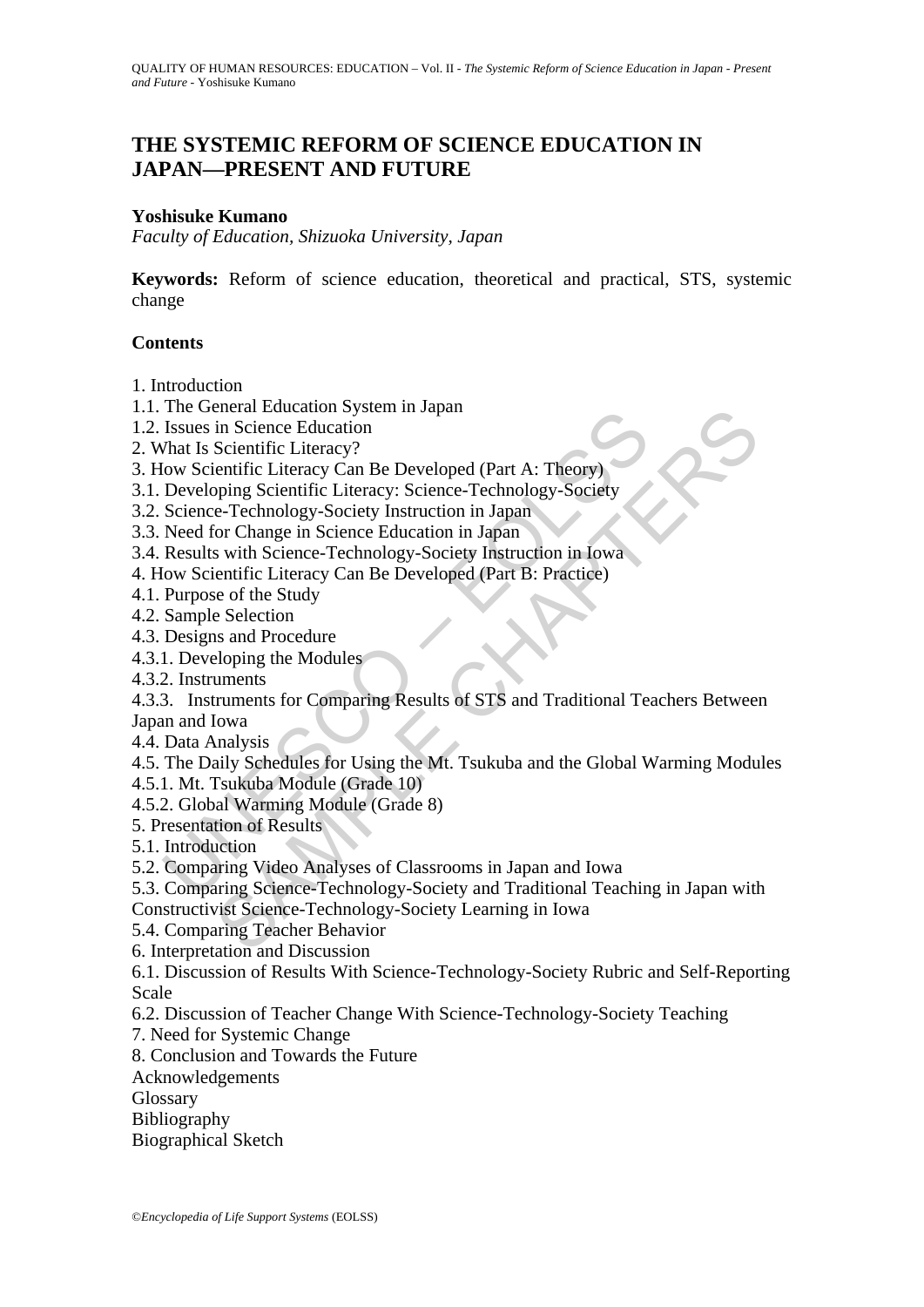#### **Summary**

hers had made many changes in terms of constructivist teaching<br>
(i.e. time allowed for the students' responses) appropriately<br>
unargement for student engagement, and so on . It was found<br>
unology-science approach as a good d made many changes in terms of constructivist teaching, using more<br>time allowed for the students' responses, appropriately, providing in<br>ment for student engagement, and so on. It was found that the sete-<br>science approac This paper briefly describes the historical context of Japanese science education and clarifies the issues and problems in Japanese science education. One of the major problems is linking scientific literacy with lifelong learning. In Japan, people do not have a deep understanding of scientific literacy, so this article examines the theory and practice of scientific literacy. The science-technology-society approach in science education was chosen as an innovative model for Japanese society and two quasiexperimental trials took place at a junior high school and a senior high school between two models: the science-technology-society classes and traditional science classes. Comparisons between science teachers in Japan and the U.S. were analyzed. The science-technology-society approach of the two Japanese teachers was found to be still far beyond that of their Iowa counterparts. However, it was found that Japanese science teachers had made many changes in terms of constructivist teaching, using more wait time (i.e. time allowed for the students' responses) appropriately, providing more encouragement for student engagement, and so on. It was found that the sciencetechnology-science approach as a good model for constructivist teaching could be appropriate as an innovative model in science education in Japan. Since this approach to science education requires in-service training and situational practice, individual teachers can never develop by themselves, and systemic change in science education is the only way to develop real innovation in science education in Japan. This means a multidimensional support system in the real sense for the science education required for improving students' scientific literacy.

#### **1. Introduction**

### **1.1. The General Education System in Japan**

In 1872, the Ministry of Education established the Japanese school system, which was developed by those who studied abroad immediately following the Meiji Restoration. Science methodologies and practices were imported from Germany, England, France, and the U.S. Many foreign scholars were invited to carry out research and work in Japan. These experiences led many to the belief that everything brought in from foreign countries was valuable. Nobody recognized that Japan was becoming a world leader in science. The Japanese people continued to study and work to gain prominence—often sacrificing their leisure time to do so.

The *Fundamental Law of Education* and the *School Law of 1947* were promulgated under the influence of the U.S. and the 6–3-3–4 organizational systems, which show elementary school years, junior high school years, high school years, and college years, were started. Again, Japanese society had to start from the beginning. As during the Meiji era, there were many obstacles to overcome. With the devastation of war ever present, the people did their best to work toward what was believed to be the good of the greater society. These unusual efforts set the tone nationally and made possible Japanese economic development. One reason for the country's economic and national success is that Japanese citizens believed that they were involved with the ongoing process of developing a well-organized centralized education system. However, times have changed and Japanese society is now being thrust into an arena where people feel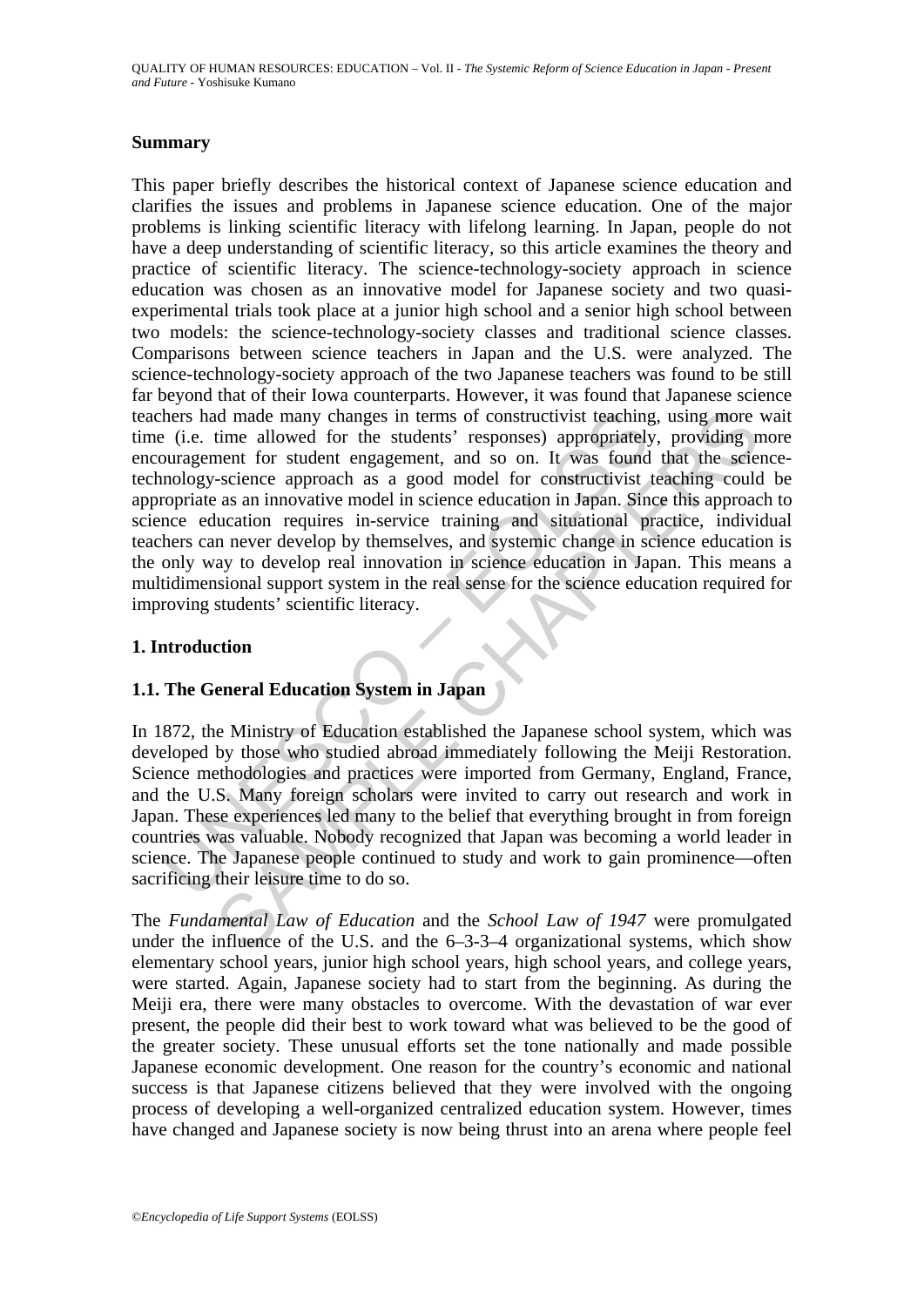they have little experience to guide them. They are questioning whether or not education is indeed an ongoing process.

Currently, many serious environmental problems have attracted attention in Japan. Many citizens believe the problems are the results of the rapid development of science and technology. In Japan the National Course of Study for each aspect of the national curriculum is reformed every eight to 10 years. The last reform was in 1981 for elementary schools and in 1982 for upper secondary schools. Educators and citizens not associated with science believe that too much emphasis has been placed on science education. In response to external pressure and the growing environmental problems, the Ministry of Education felt pressured to amend the National Course of Study. In April 1989 a National Course of Study was agreed upon that de-emphasized science and placed more emphasis on social issues focusing on individualization, internationalization, and information literacy. Nakayama stated that this reform was in actuality a type of science-technology-society (STS) theme in a Japanese context.

rnationalization, and information literacy. Nakayama stated that<br>ality a type of science-technology-society (STS) theme in a Japan<br>1988, major efforts for changes in science education in the U,<br>erican educational researche alization, and information literacy. Nakayama stated that this reform waype of science-technology-society (STS) theme in a Japanese context.<br>major efforts for changes in science education in the U.S. were occurreducational By 1988, major efforts for changes in science education in the U.S. were occurring. American educational researchers have published many papers about Japan's educational system. Among these none has been more influential for Japan than those arising from the U.S.-Japan Conference on Cultural and Education Exchange (CULSON), which focused on science and mathematics education. President Ronald Reagan and Prime Minister Yasuhiro Nakasone in Tokyo initiated this project in 1983. The director of this project was Lawrence P. Grayson and the team members were Daniel Antonoplos, Nobuo K. Shimahara, Nevzer G. Stacey, and Tetsuo Okada. Since 1983, three CULSON conferences have been held in the U.S. and Japan. The U.S. Secretary of Education William J. Bennett created a summary paper titled *Japanese Education Today: A Report from the U.S. Study of Education in Japan*, prepared by the Special Task Force of the OERI Japan Study Team. With the influence of CULSON upon Japanese education, it is important to note that the last reforms of the Japanese National Course of Study were developed with STS as the major theme.

The reform for National Curriculum Standards developed in December 1998 has several major characteristics. First of all, in this reform the major challenge was to try to develop education that helped children securely acquire the "absolute value at all ages." Absolute value at all ages means that we believe there are universal values that everybody agrees should be learnt by students, at least within the Japanese context, at certain ages. In order to achieve these incentives and activities for learning, the new subject "Period for Integrated Study" was developed. About 30% of the hours devoted to other subjects were reduced to make way for this new subject. The whole educational system was reorganized for improving Period for Integrated Study, especially for elementary and junior secondary school. Pilot practices were undertaken throughout Japan. The new National Curriculum Standards started from 2002 for compulsory schools.

### **1.2. Issues in Science Education**

At the start of the twenty-first century, all countries in the world had many complicated problems with science education. One of the major problems with science education in Japan is how the system of education is organized. The National Course of Study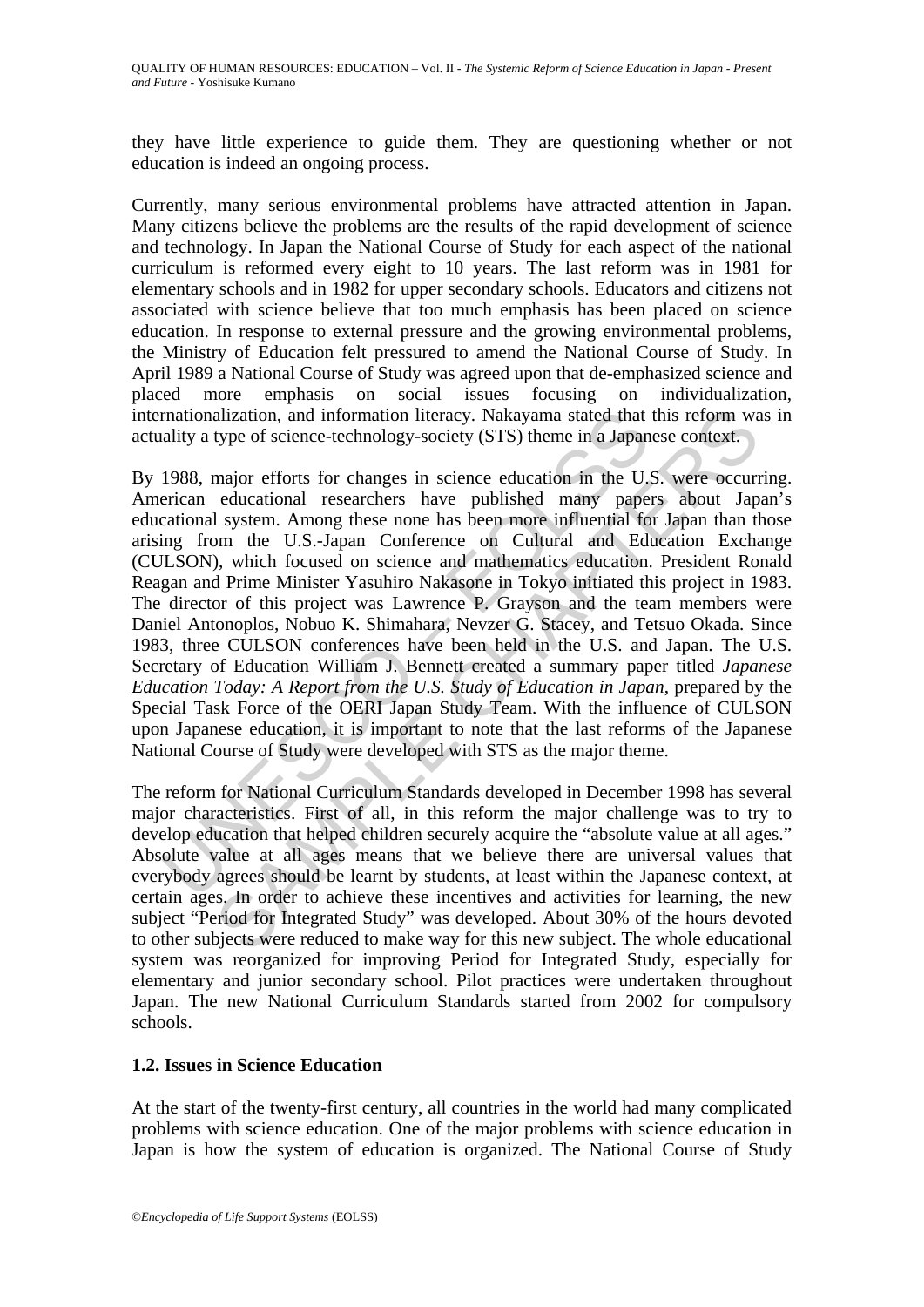identifies what every school should cover in all grades; it is amended every eight or 10 years. The content of science for each discipline has been decreased by "careful selection." Even with these problems, there is a consensus that more and better science and technology are needed in Japan to promote a finer life. In 1989, the reform of the National Course of Education included a reexamination of the interrelationships among science, technology, and society. However, critical deficiencies in the Japanese approach to assimilation attempts were noted when compared to the STS movement in the U.S. The Curriculum Council at the Ministry of Education, Science and Culture, National Course of Study (MESCNCS) developed National Curriculum Standards Reform that commenced in 2002. The major goal of this reform was to help children securely acquire the absolute value at all ages. One of the new frameworks in high school science was the development of elective required subjects. One is Basic Science, which will help students learn science history and the relation between human life and science in order to develop their scientific perception and thinking. Another is Comprehensive Science A, for researching natural phenomena closely related to daily life, including materials and energy, and a third is Comprehensive Science B, for studying biological phenomena and natural phenomena in the global environment.

nce in order to develop their scientific perception and thin prehensive Science A, for researching natural phenomena close including materials and energy, and a third is Comprehensiving biological phenomena and natural phe order to develop their scientific perception and thinking. Anothe<br>sivic Science A, for researching natural phenomena elosely related to<br>ting materials and energy, and a third is Comprehensive Science B,<br>ological phenomena Another reason that some call the current situation "one of crisis" is the change in individual lifestyles that is occurring as well as general changes in the whole of Japanese society, caused by the accelerated development of science and technology. It is not an exaggeration to identify the major problems today as having come from the interrelationships among science, technology, and society. Many citizens believe that too much development of science and technology may be detrimental to Japanese society. People are being overwhelmed with too much information in too short a time. People are becoming more focused on individual priorities and possessing goods. Time and space among people is becoming smaller and smaller. Physical changes in the environment produced by modern human beings are hard to predict. The development of science and technology in the context of a changing society requires an attitudinal change on the part of teachers and students. Most teachers say that students are becoming rather self-interested and desirous of an easy life. Communication between teachers and students is changing; respect for teachers is decreasing; many students look at teachers as teaching machines. Younger teachers have changed and, like their students, they long for the easy life.

With all the current problems in science education in Japan, it is easy to argue that the situation is likely to worsen in the foreseeable future. To prevent the crisis deepening, new corrective efforts must be undertaken now. Grayson has observed: "For the first time, Japan is in the position of having to advance the state of knowledge, do advanced research, and create its own technologies. Japan must develop a creative, more knowledge-intensive industrial structure."

### **2. What is Scientific Literacy**

If science itself is a field of research universal to human beings, then is scientific literacy also universal? And if scientific literacy is universal, then is science education also universal? It is interesting to argue these questions when considering the reform of science education for a certain country.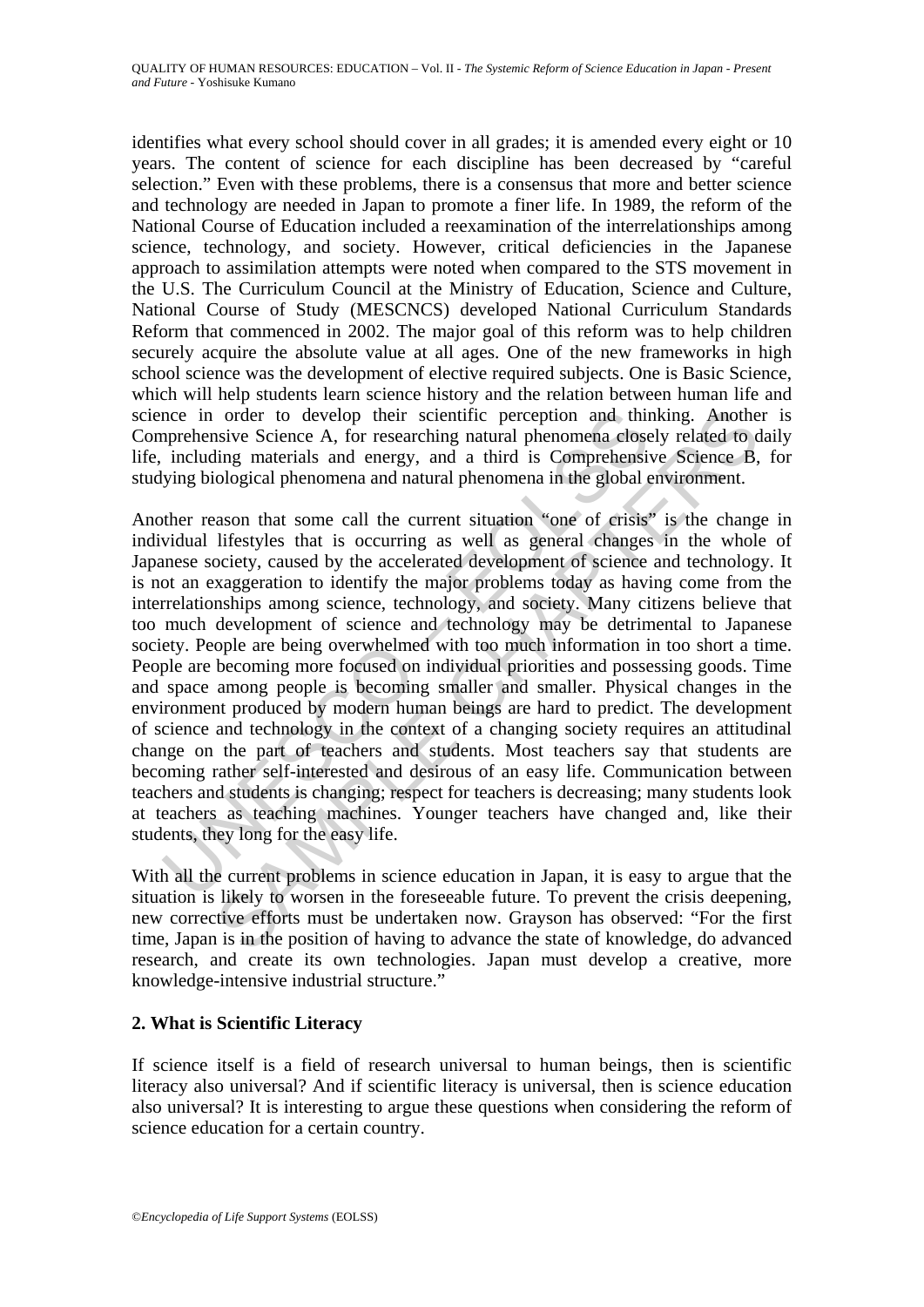Scientific researchers hope that science will be a never-ending human endeavor, thereby providing them the great happiness of doing science. It is important that scientific literacy be universal throughout all countries. However, there has been no argument on this matter, because of changes in society, cultural differences, the contexts of different countries, and so on. As we enter the twenty-first century, it is time to develop global science literacy.

incians who could compete with those of other countries. So Pa<br>
did not enter the mainstream. It was Milton Pella who in 19<br>
mition of scientic literacy with six elements: interelationships be<br>
ety, ethics of science, natu s who could compete with those of other countries. So Paul DeHart Hu<br>of enter the mainstream. It was Milton Pella who in 1967 developed<br>of scientific literacy with six elements; interrelationships between science<br>hies of s It is possible to find an important comment on science literacy as far back as 1958, when Paul DeHart Hurd commented that economic or political issues were never discussed with analyses of the educational goals of science and technology. In 1957 when the first Russian satellite, "Sputnik," was successfully shot into orbit the U.S. government started to identify the importance of science education, focusing on new science. At that time, it was their purpose to develop many high quality scientists and technicians who could compete with those of other countries. So Paul DeHart Hurd's idea did not enter the mainstream. It was Milton Pella who in 1967 developed the definition of scientific literacy with six elements: interrelationships between science and society, ethics of science, nature of science, conceptual knowledge, science and technology, and science in the humanities. More and more people agreed with the wider view of science literacy after Pella, and interesting debate was carried out in the early 1980s between Hofstein and Yager, and Kromhout and Good. Hofstein and Yager insisted that STS was the core of science literacy. On the other hand, for Kromhout and Good scientific literacy for students should not be as wide ranging as STS but should be involved with the methods and materials for passing scientific knowledge on to students. The major points of Kromhout and Good could be summarized as that studentcentered and issue-based science education (STS) would provide students with continuous interests, but the students would not connect the different areas. This means students might have difficulty developing the frameworks of science. So the infrastructure of science would become unstable. In this context, science education in Yager's context can be identified as issue-based science education, whereas science education in Good's context can be identified as discipline-based science education. It has been difficult to develop scientific literacy for the new age but the National Science Teachers' Association (NSTA) developed images of scientifically literate individuals, delineating their features in a 1990 position statement.

Because of these debates, with long discussions about the processes of developing benchmarks and National Science Education Standards (NSES), the meaning of scientific literacy has pretty much been settled. As one of the headquarter members for NSES, Bybee had done detailed research on scientific literacy. He divided science literacy into four categories: nominal scientific literacy, functional scientific literacy, conceptual and procedural scientific literacy, and multidimensional scientific literacy. Nominal scientific literacy is that possessed by children, what cognitive scientists call "alternative frameworks" or "naive theory." Functional scientific literacy is the level at which people can explain a scientific or technological concept but cannot connect it to bigger or wider images such as a theory. Conceptual and procedural scientific literacy is the level at which people can understand the nature of at least one field of science, possessing an understanding of scientific concepts in that particular field. Multidimensional scientific literacy is the level at which people understand the philosophical, historical, and social dimensions of science and technology that extend beyond the concepts of the scientific disciplines and the procedures of scientific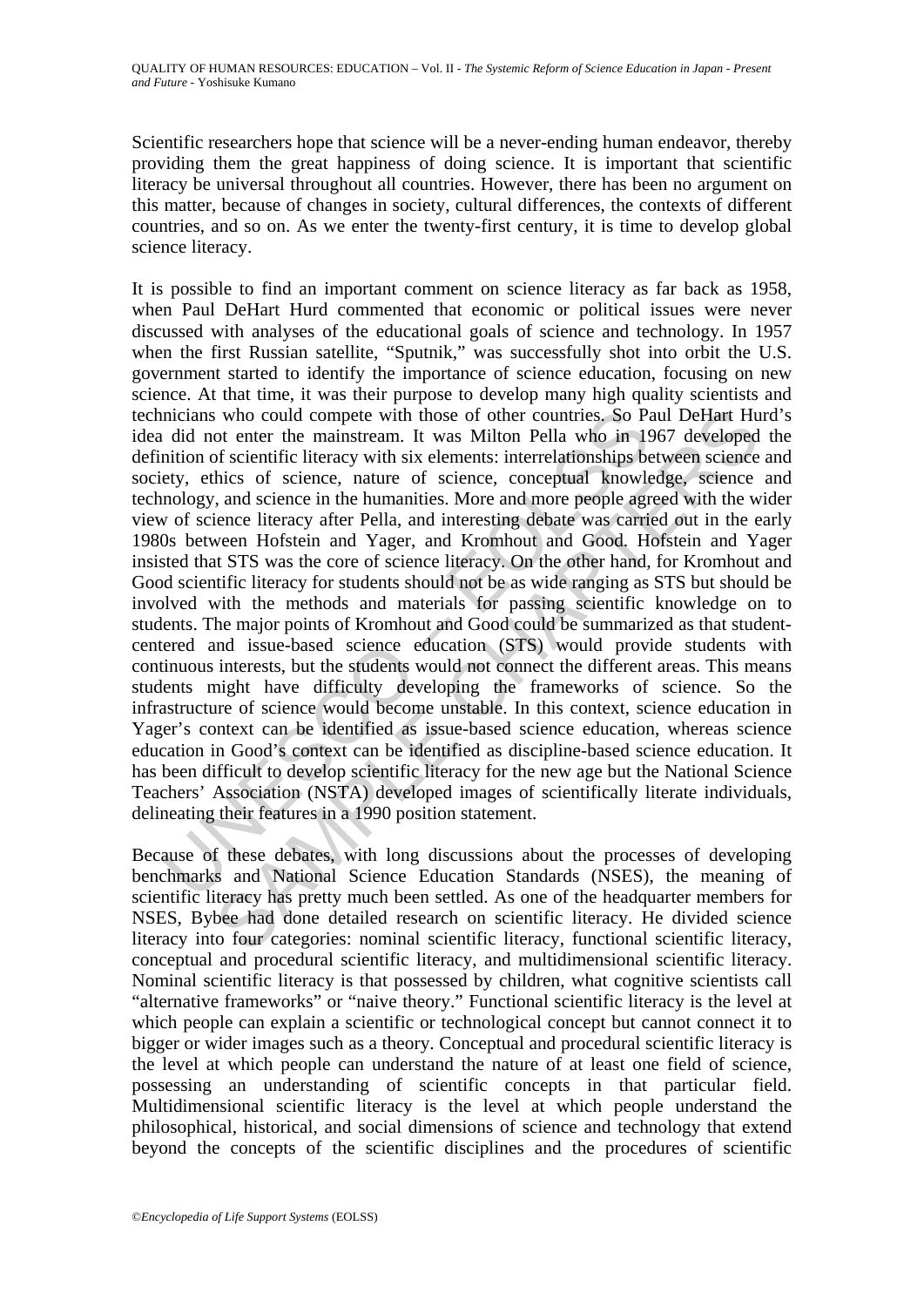investigation. These ideas on scientific literacy are so important for Japanese society that a consensus must be developed for scientific literacy that is quite similar to Bybee's idea.

## **3. How Scientific Literacy Can Be Developed (Part A: Theory)**

#### **3.1. Developing Scientific Literacy: Science-Technology-Society**

The NSTA position on STS provides a broad framework for STS as reform. The NSTA views STS as the teaching and learning of science and technology in the context of human experience. It represents an appropriate science education context for all learners. The emerging research is clear in illustrating that learning science in an STS context produces students with more sophisticated concept mastery and a better ability to use process skills. All students improve in terms of creativity skills, attitude toward science, use of science concepts and processes in their daily living, and in responsible personal decision making.

se process skills. All students improve in terms of creativity skillnee, use of science concepts and processes in their daily living,<br>onal decision making.<br>The are are no concepts and/or processes unique to STS; instead ST consistions. All students improve in terms of creativity skills, attitude to<br>consider the origin of students and processes in their daily living, and in respons-<br>cision making.<br>Consociation divergences unique to STS; inste There are no concepts and/or processes unique to STS; instead STS provides a setting and a reason for considering basic science and technology concepts and processes. STS means focusing on real-world problems that have science and technology components from the students' perspectives, instead of starting with concepts and processes. This allows students to investigate, analyze, and apply concepts and processes to real situations. A good program will have built-in opportunities for the students to extend beyond the classroom to their local communities. These activities should be appropriate for the age of the students and be learner centered. STS should provide the basis for empowering students to make changes and to take responsibility for doing so.

Essentially, STS programs are seen as those that include:

- (a) Student identification of problems with local interest and impact
- (b) The use of local resources (human and material) to locate information that can be used in problem resolution
- (c) The active involvement of students in seeking information that can be applied to solve real-life problems
- (d) The extension of learning beyond the class period, the classroom, the school
- (e) A focus upon the impact of science and technology on individual students
- (f) A view that science content is more than concepts that exist for students to master for tests
- (g) An emphasis upon process skills that students can use in their own problem resolution
- (h) An emphasis upon career awareness—especially careers related to science and technology
- (i) Opportunities for students to experience citizenship roles as they attempt to resolve issues they have identified
- (j) Identification of ways that science and technology are likely to affect the future
- (k) Some autonomy in the learning process (as individual issues are identified).

Robert Yager has offered contrasts for STS programs. These include a series of critical incidents arising from Project Synthesis, supported by the U.S. National Science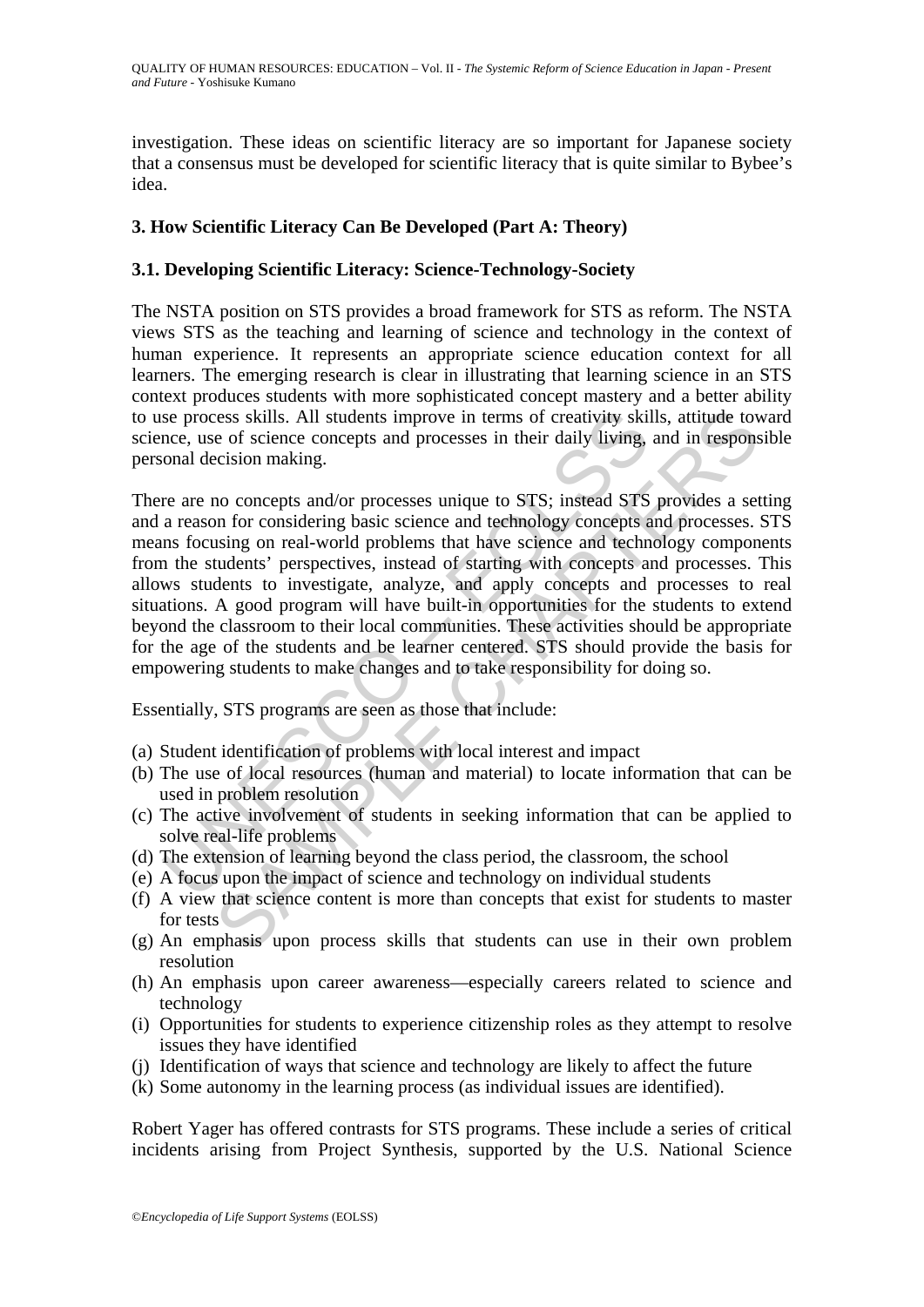Foundation (NSF). Five critical incidents in the classroom have been identified: goals, curriculum, instruction, assessment, and teachers. Each of these critical incidents provides an opportunity to contrast STS to the situation found in a typical science classroom.

Much work on STS in upper elementary and secondary school programs has been done in the American state of Iowa. The Iowa Chautauqua Program has operated since 1983 as an in-service program to assist teachers and schools implement STS modules; see Figure 3 for the basic features of the program.

#### **3.2. Science-Technology-Society Instruction in Japan**

archers in science education, administrative researchers, and sc<br>nig involved with STS in Japan. However, the swiftly chapitalized by much bias on the part of academic scientists and science<br>mition of STS is not stable in is in science education, administrative researchers, and science teachers<br>
coloused with STS in Japan. Universety, the swiftly changing situation<br>
of d by much bias on the part of academic scientists and science teachers<br> It is apparent why more and more researchers in science education, government researchers in science education, administrative researchers, and science teachers are getting involved with STS in Japan. However, the swiftly changing situation is complicated by much bias on the part of academic scientists and science teachers. The definition of STS is not stable in Japan. University scholars frequently search for a solid theory to explain their actions and advocacy positions. However, there is a difference between understanding STS in an academic sense and using STS in a science class. Examples of teachers illustrating the STS approach and demonstrating the competencies of their students following such instruction can do much to promote STS in Japan. STS has not only become a target for research in science education and other fields; it also provides practical learning activities for future citizens preparing for lifelong learning.



Visit: http://www.eolss.net/Eolss-sampleAllChapter.aspx

#### **Bibliography**

- -

American Association for the Advancement of Science. (1993). *Benchmarks for Science Literacy*, 418 pp. Oxford: Oxford University Press. [This book develops the vision and practical implementation of the new scientific literacy proposed by AAAS.]

Bybee R.W. (1997). *Achieving Scientific Literacy From Purposes to Practices*, 264 pp. Portsmouth: Heinemann. [This book reviews scientific literacy in the U.S. and develops a new framework of scientific literacy for the twenty-first century.]

Division of Research, Evaluation and Communication, Directorate for Education and Human Resources (1996). *The Learning Curve: What We Are Discovering about U.S. Science and Mathematics Education* (ed. L.E. Suter; NSF 96-53). Washington, D.C.: NSF. Available on the Internet at http://www.ehr.nsf.gov/EHR/REC/pubs/learning.pdf. [This paper shows important data in science to help think through the direction of science education.]

Grayson L.P. (1984). Japan's intellectual challenge: the system. *Engineering Education* **74**(4), 210–220. [This article explains new findings on Japanese technology education.]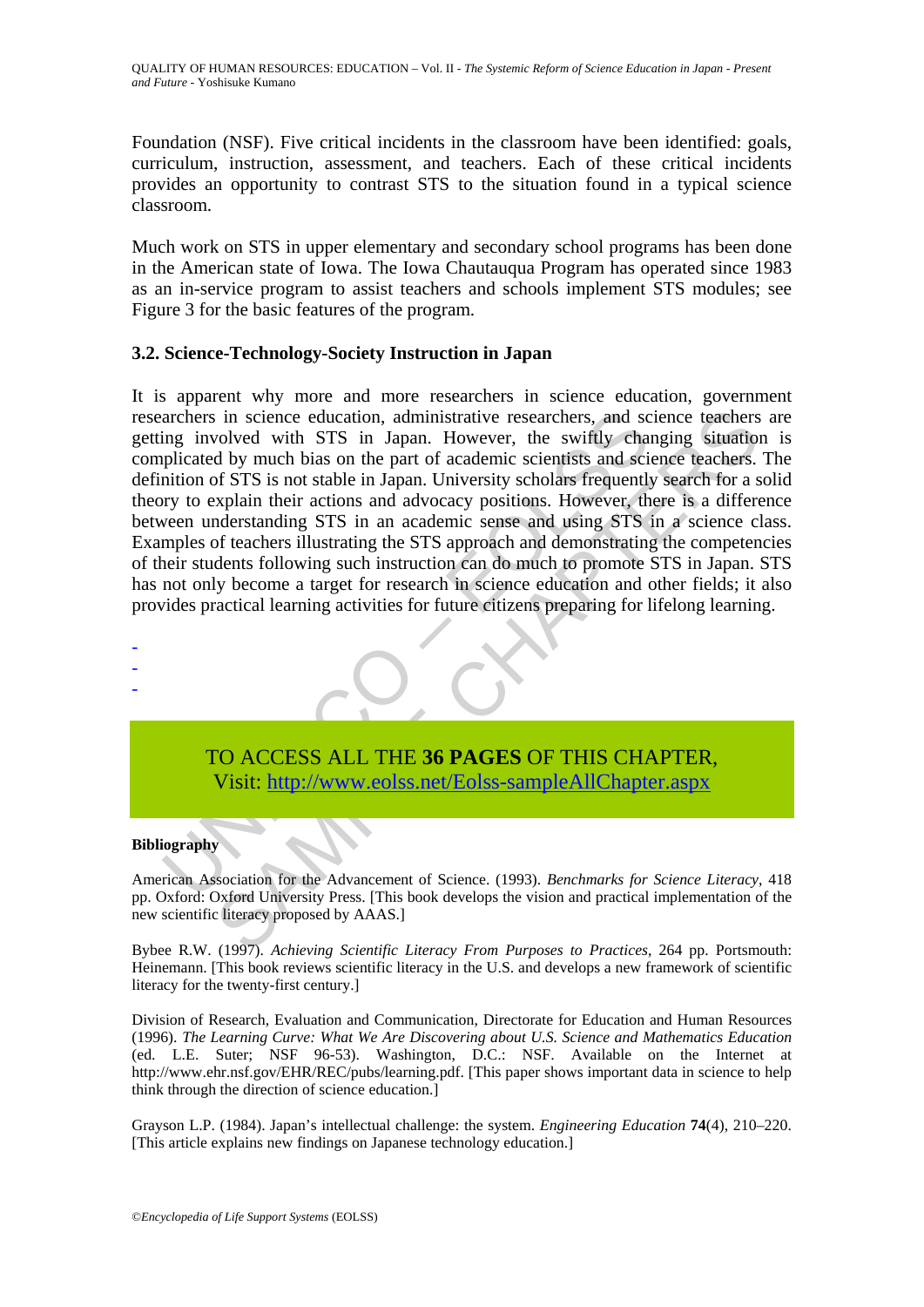Hodson D. (1988). Experiments in science and science teaching. *Educational Philosophy and Theory* **20**(2), 53–66. [This paper points to the needs of reform in science teaching from the perspective of a constructivist approach.]

Kromhout R. and Good R. (1983). Beware of societal issues as organizers for science education. *School Science and Mathematics* **83**, 647–650. [This paper criticizes the STS approach in science teaching.]

Kumano Y. (2000). *The Effects of STS Instruction in Japan Compared to Results Reported in the U.S.,* 256 pp. (Chiba, Japan: Azusa Shuppansha). [This is my dissertation, published in Japan with the support of the Japan Society for the Promotion of Science, on the great effects of the STS approach on secondarylevel science education in Japan.]

McCurdy D.W. and Strasenburg A.A. (1986). A U.S. of education in Japan. *Journal of College Science Teaching* **15**(5), 478–481. [This paper identifies the characteristics of Japanese education related to U.S. education.]

MESCNCS (Ministry of Education, Science and Culture, National Course of Study) (1999). *Ministry of Education, Science and Culture, National Course of Study for Upper Secondary Schools*, 1–95. [National Curriculum Standards in Japan developed in 1999.]

Richards S. (1988). The new sociology of science. *Philosophy and Sociology of Science: An Introduction* (ed. S. Richards), pp. 197–224. New York: Basil Blackwell. [This paper points to the need of vision for the new sociology of science in science and science education.]

Ryu T. (1988). Developments in high school physics teaching in Japan. *Physics Education* **23**(4), 218– 223. [This paper defines the need for change in physics teaching practically.]

*SYSTAT 9: For Windows 95/98/NT* (1999). Chicago: SPSS. [This statistics software created by Leland Wilkinson in 1990 is a wonderful instrument for analyzing educational data.]

CNCS (Ministry of Education, Science and Culture, National Course of Stud<br>
station, Science and Culture, National Course of Study for Upper Secondary Sc<br>
ciculum Standards in Japan developed in 1999.]<br>
ards S. (1988). The Ministry of Education, Science and Culture, National Course of Study) (1999). *Ministance and Culture*, *National Course of Study) (1999). Ministancards in Japan developed in 1999.]*<br>
idandards in Japan developed in 1999.] Tamir P., Yager R.E., Kellerman L., and Blunck S.M. (1991). *The Iowa Assessment Handbook*. Iowa City: Science Education Center, University of Iowa. [This book provides a package of assessment for constructivist teaching in science.]

U.S. National Research Council (1996). *National Science Education Standards*, 262 pp. Washington, D.C.: National Academy Press. [This is a remarkable book for science education in terms of systemic reform.]

Yager R.E. (1993). The advantages of STS approaches in science instruction in grades four through nine. *Bulletin of Science, Technology and Society* **13**(2), 74–82. [This paper presents the advantages when adapting STS approaches in science classes.]

Yager R.E., Blunck S.M., and Ajam M., eds. (1990). *The Iowa Assessment Package for Evaluation in Five Domains of Science Education*. Iowa City: Science Education Center, University of Iowa. [This book provides a package of assessment for constructivist teaching in science.]

Zoller U. (1993). Expanding the meaning of STS and the movement across the globe. *What Research Says to the Science Teacher: The Science, Technology, Society Movement*, Vol. 7 (ed. R.E. Yager). Washington, D.C.: NSTA. [This paper develops the idea of possibilities of global movement of STS in science education.]

#### **Biographical Sketch**

**Yoshisuke Kumano**, Ph.D., associate professor at Shizuoka University, Japan. Education: 1976/1977 Macalester College, St. Paul, Minnesota, USA (Geology)(full government support); 1978 B.A. (Geology) Miyagi University of Education, Sendai; 1980 M.E. (Science Education) University of Tsukuba; 1993 Ph.D. (Science Education), University of Iowa. Experience: 1980/1981 science teacher, University of Tsukuba Komaba Affiliated High School; 1981–1989 science teacher, Meikei High School; 1991–1993